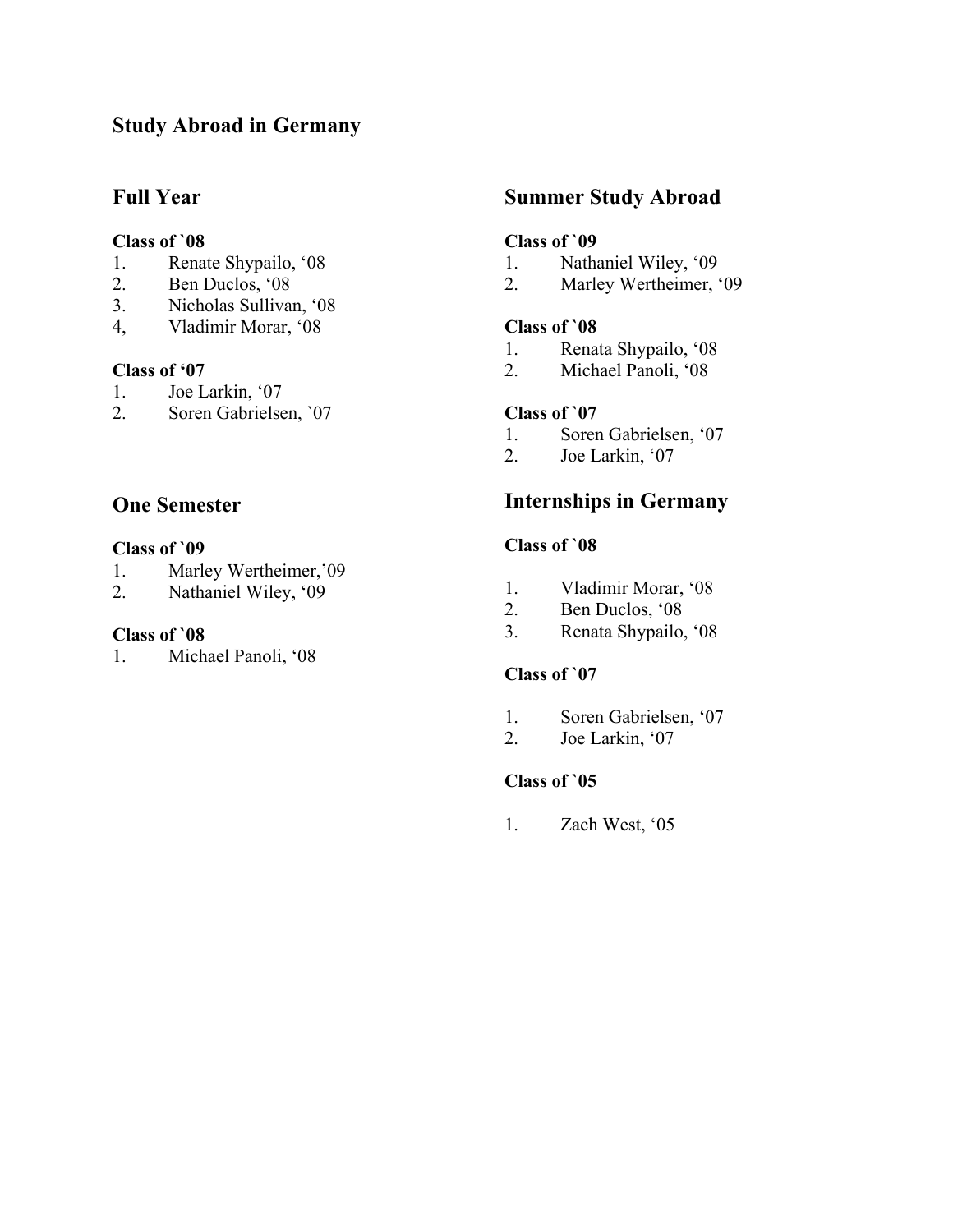# **Class of `08**

|         | 1. Renata Shypailo                                                                                                                                                                                                                                           |                     |            |           |
|---------|--------------------------------------------------------------------------------------------------------------------------------------------------------------------------------------------------------------------------------------------------------------|---------------------|------------|-----------|
|         | Majors: German, Government, Classics                                                                                                                                                                                                                         |                     |            |           |
|         | Years of German before going abroad                                                                                                                                                                                                                          | High School: 5      | College: 2 |           |
|         | Study Abroad Program and Location: BW-Exchange, Freiburg                                                                                                                                                                                                     |                     |            |           |
|         | I was abroad for the academic year 2006-07as a junior.                                                                                                                                                                                                       |                     |            |           |
|         | Number of courses from Study Abroad credited to major other than German: 3                                                                                                                                                                                   |                     |            |           |
| I lived | in a WG (shared apartment): X                                                                                                                                                                                                                                | with a host family: |            | in a dorm |
|         | If a WG, how many roommates, and what countries did they come from?<br>3, 1 Canadian and 2 French.                                                                                                                                                           |                     |            |           |
|         | Overall rating of your experience (5 terrible, 1 excellent): 1                                                                                                                                                                                               |                     |            |           |
|         | General comment or anecdote:<br>Best decision of my college career. Learned German, enjoyed my SLI classes (German as<br>a second language classes). Profs were difficult.                                                                                   |                     |            |           |
|         | 2. Ben Duclos                                                                                                                                                                                                                                                |                     |            |           |
|         | Majors: German                                                                                                                                                                                                                                               |                     |            |           |
|         | Years of German before going abroad                                                                                                                                                                                                                          | High School: 4      | College: 2 |           |
|         | Study Abroad Program and Location: BW-Exchange, Tübingen                                                                                                                                                                                                     |                     |            |           |
|         | I was abroad for the academic year 2006-07 as a junior.                                                                                                                                                                                                      |                     |            |           |
|         | Number of courses from Study Abroad credited to major other than German: N/A                                                                                                                                                                                 |                     |            |           |
| I lived | in a WG (shared apartment): X                                                                                                                                                                                                                                | with a host family: |            | in a dorm |
|         | If a WG, how many roommates, and what countries did they come from?<br>There were 4 floors, with 5 people on each floor. Most were Germans, some American<br>and a few eastern European. I lived right above a café and next to a church. It was<br>perfect. |                     |            |           |

Overall rating of your experience (5 terrible, 1 excellent): 1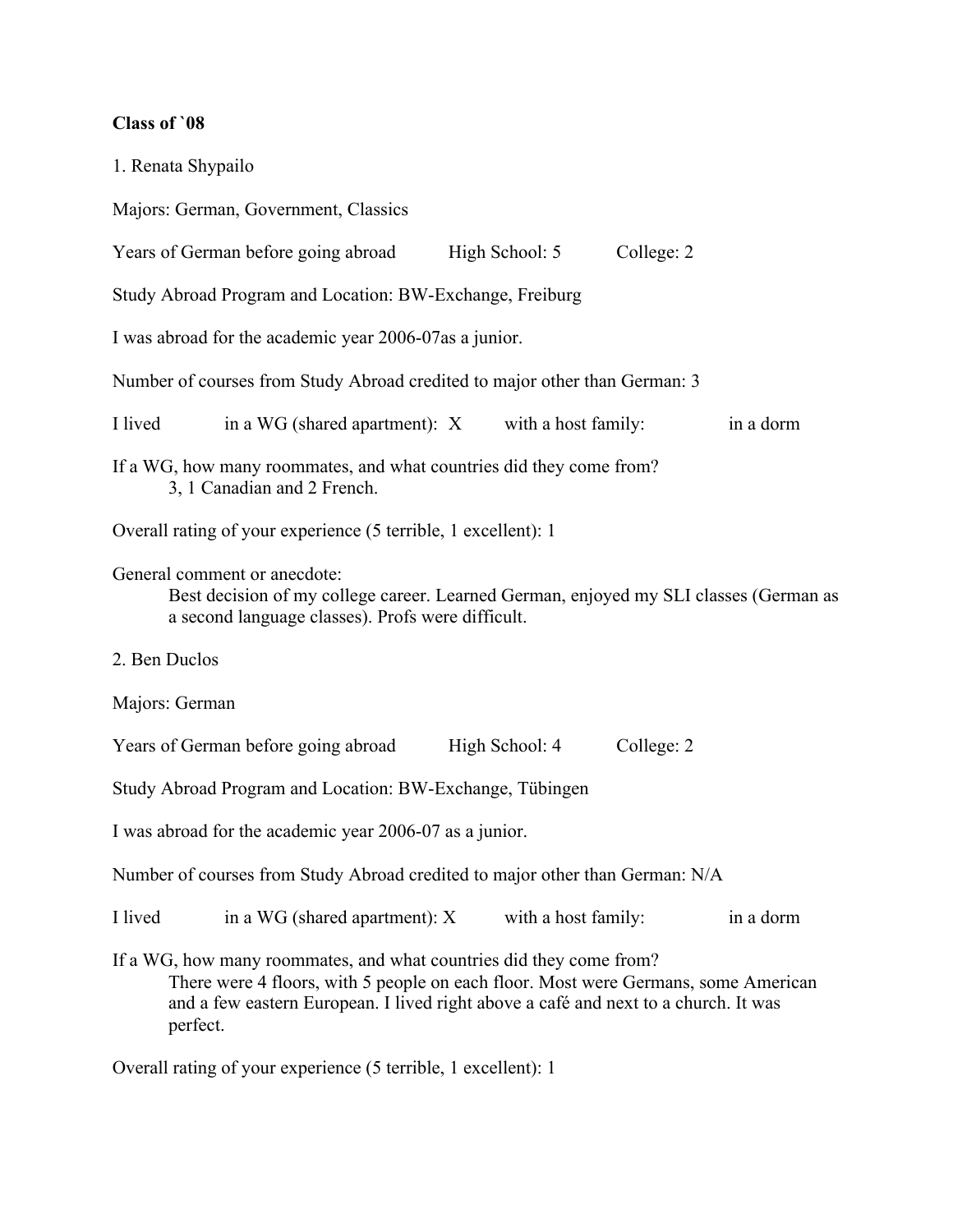General comment or anecdote:

3. Nicholas Sullivan

Majors: German Studies, Government

Years of German before going abroad High School: 0 College: 1

Study Abroad Program and Location: BW-Exchange, Heidelberg

Number of courses from Study Abroad credited to major other than German: 2

I was abroad for the academic year 2006-07 as a junior.

I lived in a WG (shared apartment): with a host family: in a dorm

If a WG, how many roommates, and what countries did they come from? **Turkey** 

Overall rating of your experience (5 terrible, 1 excellent): 2

General comment or anecdote:

It was a great experience. I do wish there had been better contact and help registering, and adjusting abroad.

4. Vladimir Morar

Majors: Psych & Religious studies Minor: German studies

Years of German before going abroad High School: 0 College: 2

Study Abroad program and location: BW-Exchange, Freiburg

I was abroad for the academic year 2006-07 as a junior.

Number of courses from Study Abroad credited to major other than German: 4, psychology

I lived in a WG (shared apartment): X with a host family: in a dorm

If a WG, how many roommates, and what countries did they come from? 3 roommate: 2 from Germany, 1 from China

Overall rating of your experience (5 terrible, 1 excellent): 1

General comment or anecdote: It was awesome!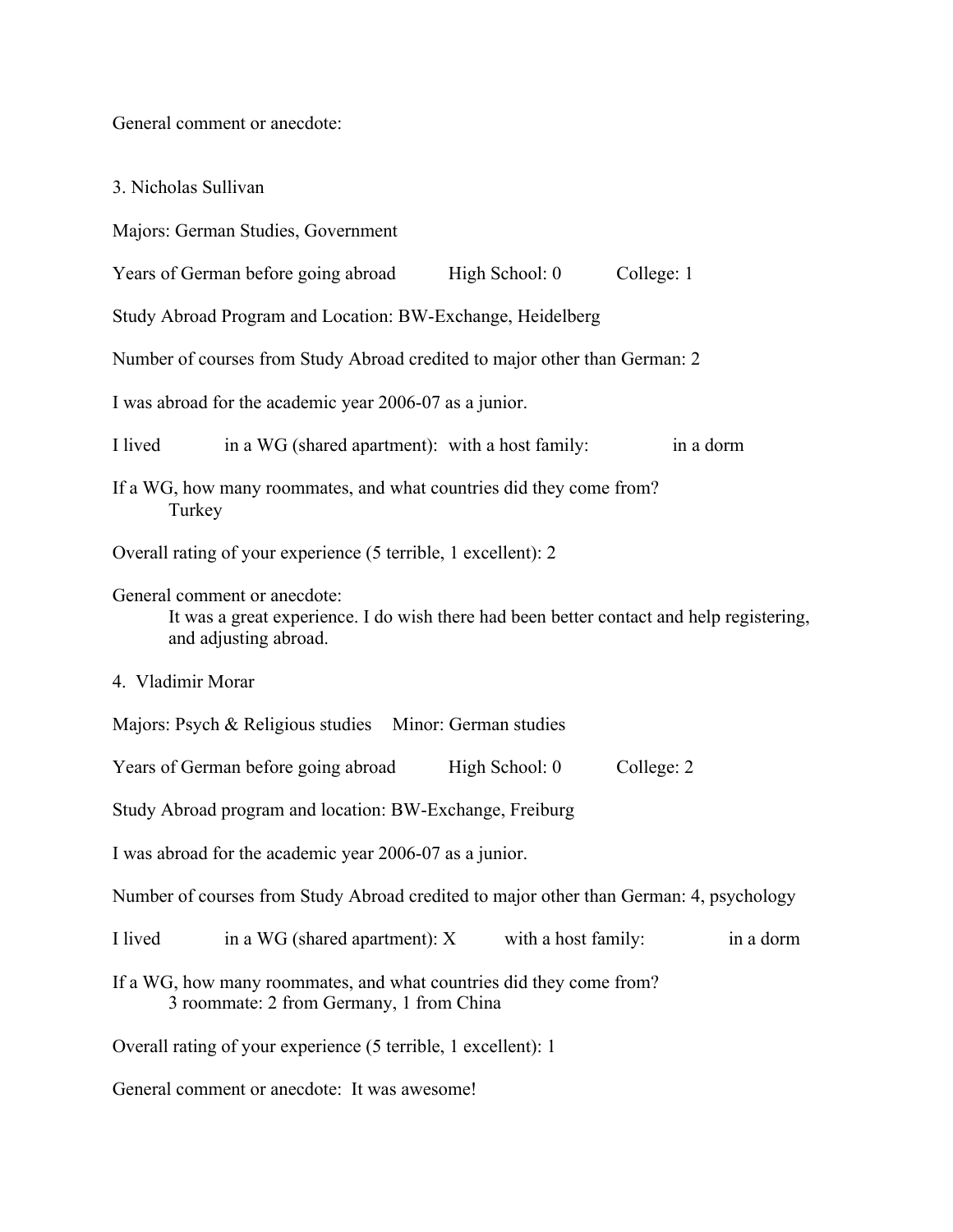### **Class of `07**

| 1. Joe Larkin                                                                                                                                                                                                                                                      |
|--------------------------------------------------------------------------------------------------------------------------------------------------------------------------------------------------------------------------------------------------------------------|
| Majors: economics, psychology, German                                                                                                                                                                                                                              |
| Years of German before going abroad: High School: 0<br>College: 2                                                                                                                                                                                                  |
| Study Abroad program and location: B-W Exchange, Konstanz                                                                                                                                                                                                          |
| Number of courses from Study Abroad credited to a major other than German: 4                                                                                                                                                                                       |
| I was abroad for the academic year 2005-06 as a junior.                                                                                                                                                                                                            |
| I lived in a WG (shared apartment):<br>with a guest family:<br>in a dorm: X                                                                                                                                                                                        |
| Overall rating of your experience abroad (5 terrible, 1 excellent): 1                                                                                                                                                                                              |
| 2. Soren Gabrielsen                                                                                                                                                                                                                                                |
| Majors: German studies, philosophy<br>College: 2<br>Years of German before going abroad<br>High School: 4                                                                                                                                                          |
| Study Abroad program and location: BW-Exchange, Freiburg                                                                                                                                                                                                           |
| I was abroad for the academic year 2005-06 as a junior                                                                                                                                                                                                             |
| Number of courses from Study Abroad credited to major other than German:                                                                                                                                                                                           |
| I lived<br>in a WG (shared apartment): $X$<br>with a host family:<br>in a dorm                                                                                                                                                                                     |
| If a WG, how many roommates, and what countries did they come from?<br>6 roommates, all from Germany, although, as far as my experience goes, in Freiburg it is rather<br>unusual to have had all German roommates, as there is such a large population of foreign |

unusual to have had all German roommates, as there is such a large population of foreign students in this town. Also, I would highly recommend living in a WG if one has the chance. Some of my best friends from that year are the people I lived with, and these living circumstances also facilitate quicker emersion in the language and culture.

Overall rating of your experience (5 terrible, 1 excellent): 1

General comment or anecdote:

Overall it was incredible; I couldn`t say enough good things about my year abroad. Spending a year in Freiburg gave me the opportunity to thoroughly immerse myself in the German culture and traditions of that region, and gave me the chance to establish long lasting friendships. The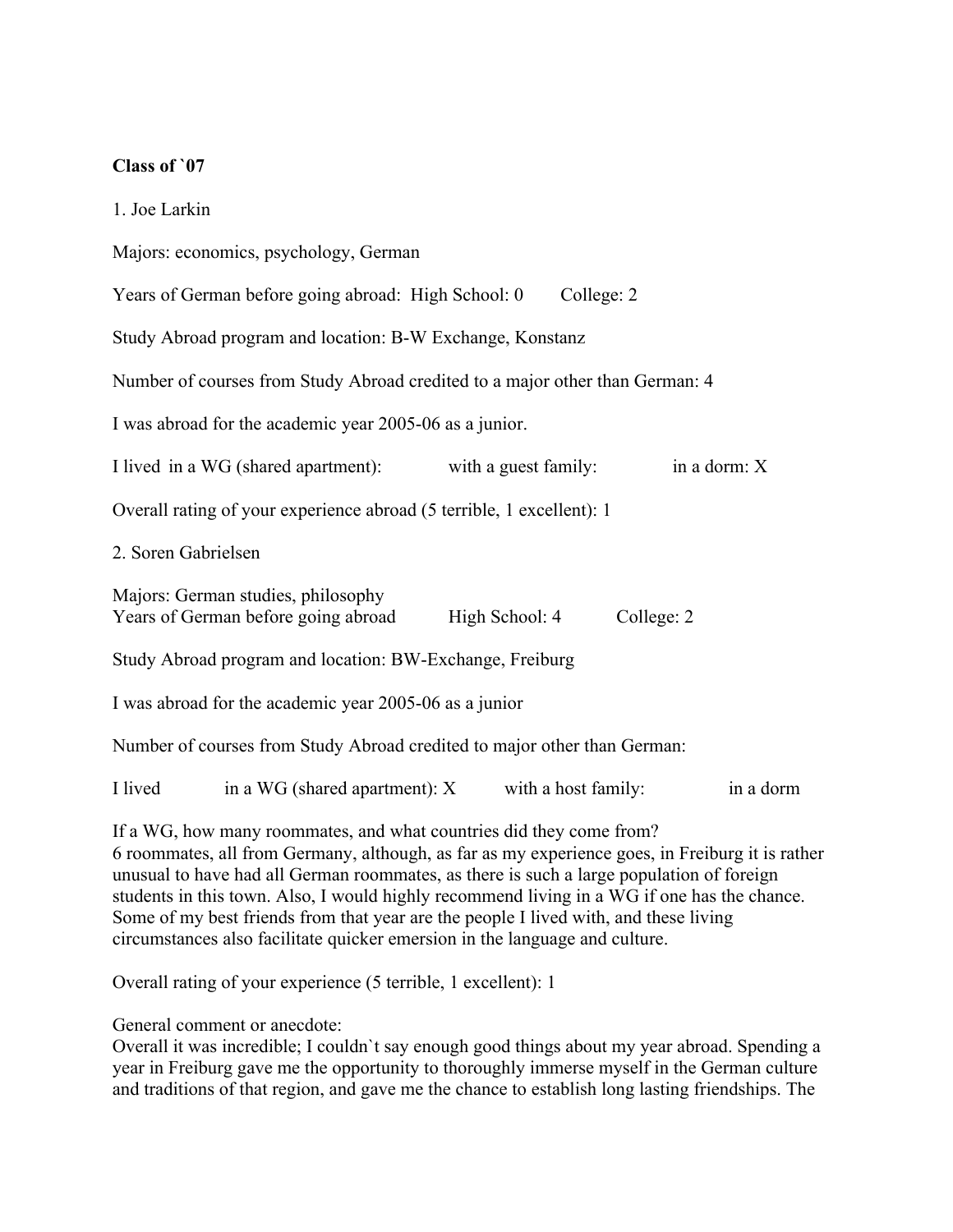independence and confidence I gained through managing my whole life in a foreign country and in a foreign language are invaluable.

## **One semester**

Class of `09

1. Marley Wertheimer

Majors: psych-based human relations, German studies

| Years of German before going abroad                                                                                                        |                                                                | High School: 0                                                                      | College: 2  |           |  |  |  |
|--------------------------------------------------------------------------------------------------------------------------------------------|----------------------------------------------------------------|-------------------------------------------------------------------------------------|-------------|-----------|--|--|--|
| Study Abroad program and location: BW-Exchange, Heidelberg                                                                                 |                                                                |                                                                                     |             |           |  |  |  |
| I was abroad for                                                                                                                           | Fall semester 2007                                             | Spring semester                                                                     | as a junior |           |  |  |  |
|                                                                                                                                            |                                                                | Number of courses from Study Abroad credited to major other than German:            |             |           |  |  |  |
| I lived                                                                                                                                    | in a WG (shared apartment):                                    | with a host family:                                                                 |             | in a dorm |  |  |  |
|                                                                                                                                            | $4 - Taiwan$ , Russia & 2 from Germany                         | If a WG, how many roommates, and what countries did they come from?                 |             |           |  |  |  |
|                                                                                                                                            | Overall rating of your experience (5 terrible, 1 excellent): 1 |                                                                                     |             |           |  |  |  |
| General comment or anecdote:<br>The weather is better in the spring $\&$ summer. Also, rooming with a Russian is easier said<br>than done. |                                                                |                                                                                     |             |           |  |  |  |
| 2. Nathaniel Wiley                                                                                                                         |                                                                |                                                                                     |             |           |  |  |  |
| Majors: English, Philosophy                                                                                                                |                                                                |                                                                                     |             |           |  |  |  |
| Years of German before going abroad                                                                                                        |                                                                | High School: 0                                                                      | College: 1  |           |  |  |  |
|                                                                                                                                            | Study Abroad program and location: BW Exchange, Heidelberg     |                                                                                     |             |           |  |  |  |
| I was abroad for                                                                                                                           | Fall semester 2007                                             | Spring semester                                                                     | as a junior |           |  |  |  |
|                                                                                                                                            |                                                                | Number of courses from Study Abroad credited to major other than German: 2, English |             |           |  |  |  |
| I lived                                                                                                                                    | in a WG (shared apartment): X                                  | with a host family:                                                                 |             | in a dorm |  |  |  |
| If a WG, how many roommates, and what countries did they come from?<br>1 roommate from Africa                                              |                                                                |                                                                                     |             |           |  |  |  |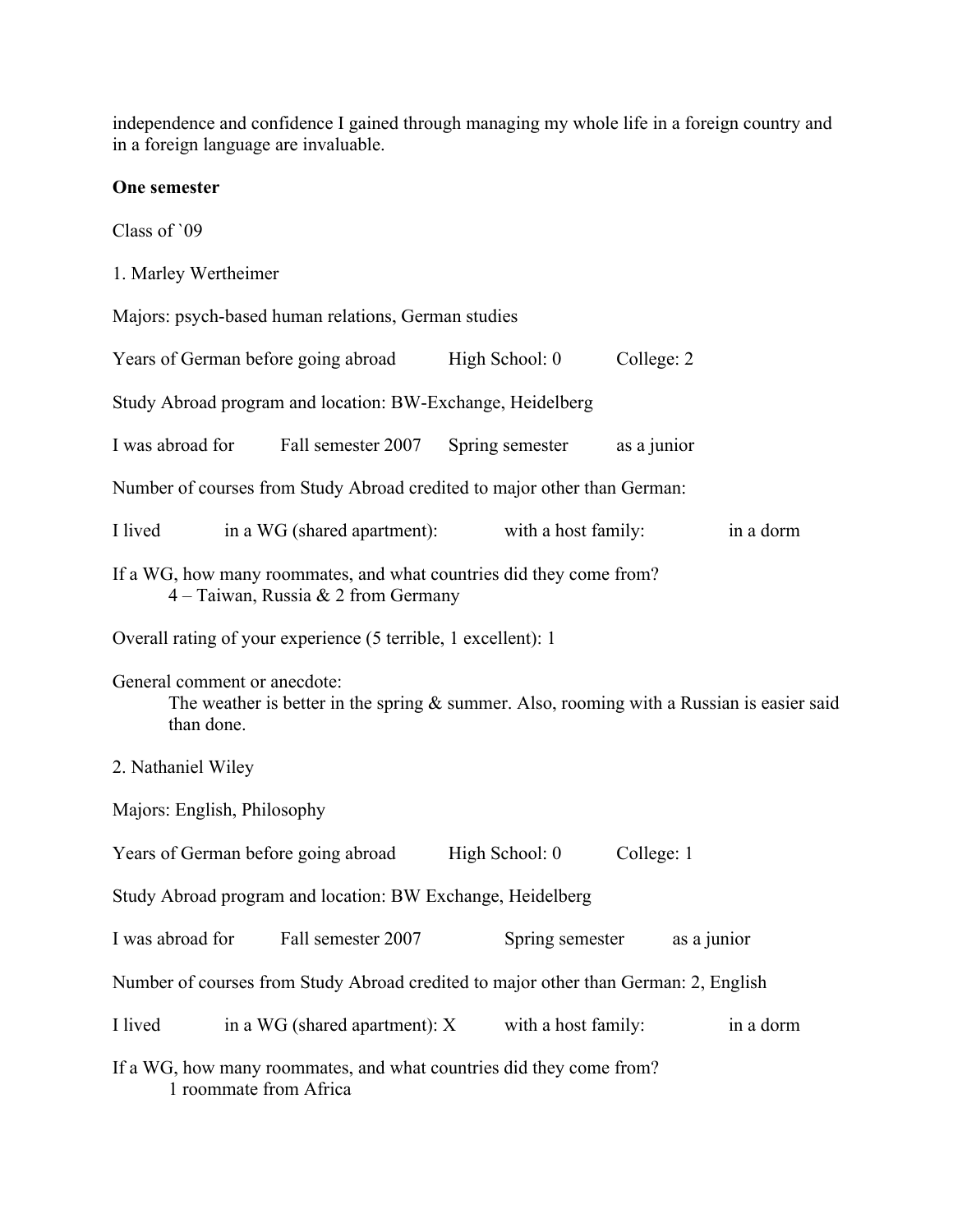Overall rating of your experience (5 terrible, 1 excellent): 1

General comment or anecdote:

The café scene in Germany is great. Heidelberg is best in the summer.

Class of `08

1. Michael Panoli

Majors: German studies and history

Years of German before going abroad High School: 0 College: 2.5

Study Abroad program and location: BW Exchange, Freiburg

I was abroad for Fall semester Spring semester 2007 as a junior

Number of courses from Study Abroad credited to major other than German:

I lived in a WG (shared apartment): X with a host family: in a dorm

If a WG, how many roommates, and what countries did they come from? My first WG was with 8 people all from Germany; my second was with one person from Italy.

Overall rating of your experience (5 terrible, 1 excellent): 2.5

General comment or anecdote:

I loved the country and will always treasure the experience, however I found my living situation very difficult and my program was not equipped to handle the situation.

#### **Summer Study**

Class of `09

1. Nathaniel Wiley Program name: Max Weber (BW-Exchange)

Location and year: Heidelberg, 2007

| Length of program: 1 month, Sept. | Years of German before program: 1 |
|-----------------------------------|-----------------------------------|
|-----------------------------------|-----------------------------------|

I went after my freshman sophomore X junior year.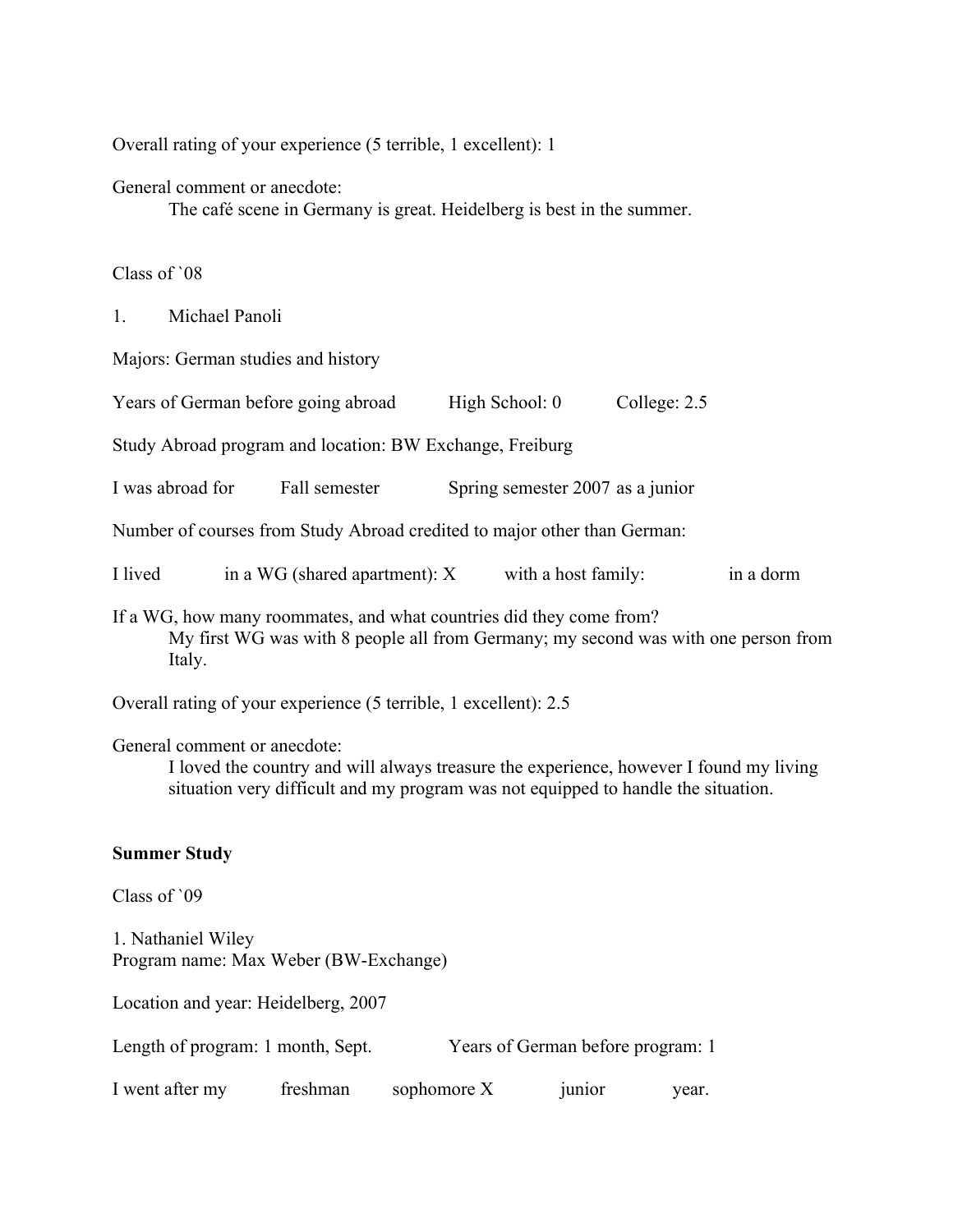Overall rating of your experience (5 terrible, 1 excellent): 1

General comment or anecdote:

2. Marley Wertheimer '09

Program name: 1) Berlin 2) Max Weber (BW-Exchange)

Location and year: 1) Berlin, 2006 2) Heidelberg, 2007

Length of program:  $1$  (Aug.)  $& 2$  (Sept.), one month

Years of German before program: 1) 1 yr. 2) 2 yrs.

I went after my freshman 1 sophomore 2 junior year.

Overall rating of your experience (5 terrible, 1 excellent): 1

General comment or anecdote:

Class of `08

1. Renata Shypailo

Program name: Sommersprachkurs (BW-Exchange)

Location and year: Tübingen, 2006

Length of program: 1 month, Sept. Years of German before program: 7 yrs.

I went after my freshman sophomore X junior year.

Overall rating of your experience (5 terrible, 1 excellent): 1

General comment or anecdote:

Learned the most German, the program was absolutely excellent. My German was not great before, pretty weak. Much better afterwards.

2 Michael Panoli

Program name: Winter University (BW-Exchange)

Location and year: Stuttgart, 2007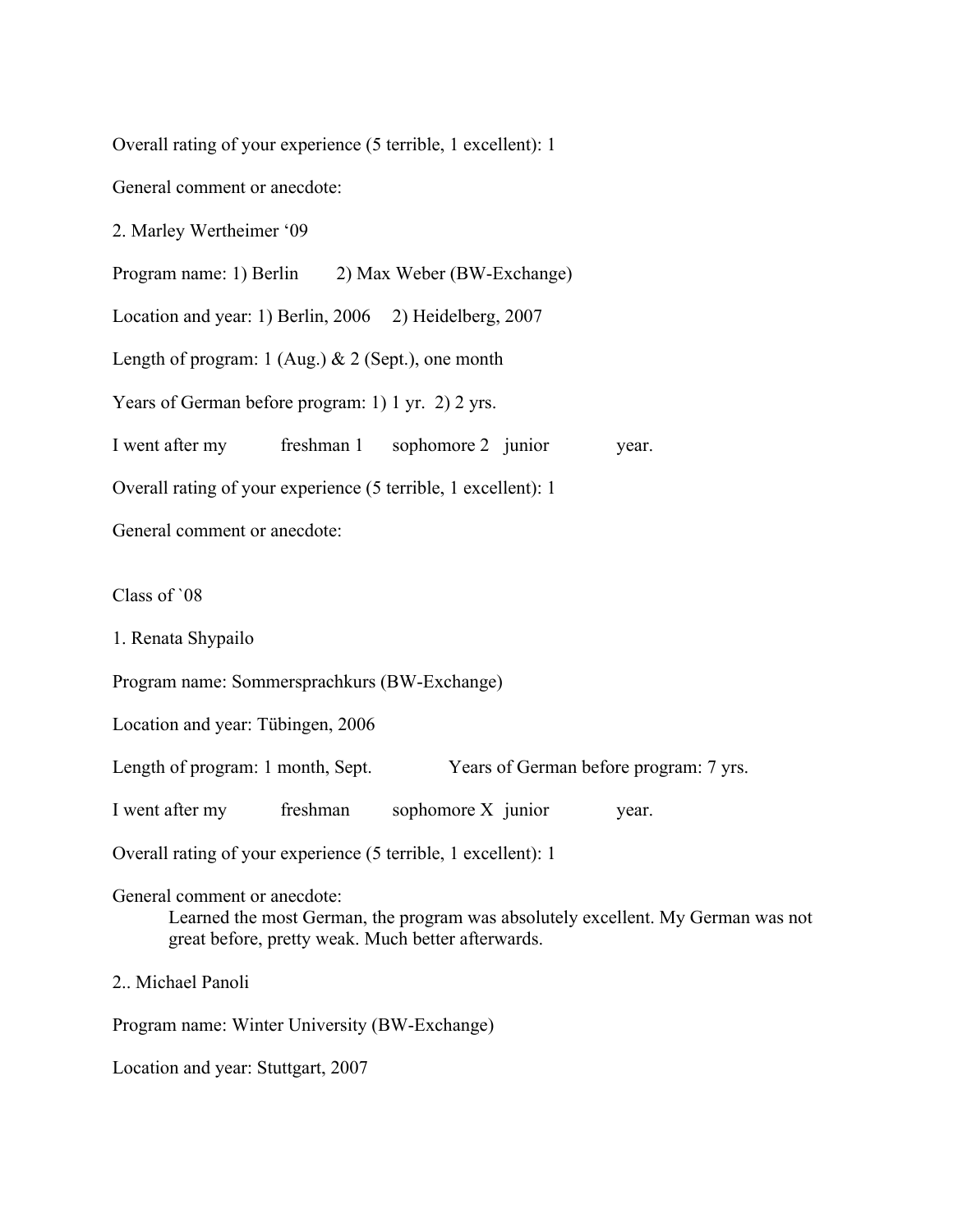| Length of program: 2 months, Jan-Feb                                                                                                                                                                                                                                                                                                                                                                                                                                                                                                                                                                                                                               |            |             |            |                                   | Years of German before program: 2.5 yrs. |  |
|--------------------------------------------------------------------------------------------------------------------------------------------------------------------------------------------------------------------------------------------------------------------------------------------------------------------------------------------------------------------------------------------------------------------------------------------------------------------------------------------------------------------------------------------------------------------------------------------------------------------------------------------------------------------|------------|-------------|------------|-----------------------------------|------------------------------------------|--|
| I went after my                                                                                                                                                                                                                                                                                                                                                                                                                                                                                                                                                                                                                                                    | freshman   | sophomore   | junior $X$ | year.                             |                                          |  |
| Overall rating of your experience (5 terrible, 1 excellent): 1                                                                                                                                                                                                                                                                                                                                                                                                                                                                                                                                                                                                     |            |             |            |                                   |                                          |  |
| General comment or anecdote:<br>I loved everything about my host family, even though they were crazy and I loved the<br>university.                                                                                                                                                                                                                                                                                                                                                                                                                                                                                                                                |            |             |            |                                   |                                          |  |
| Class of '07                                                                                                                                                                                                                                                                                                                                                                                                                                                                                                                                                                                                                                                       |            |             |            |                                   |                                          |  |
| 1. Soren Gabrielsen                                                                                                                                                                                                                                                                                                                                                                                                                                                                                                                                                                                                                                                |            |             |            |                                   |                                          |  |
| Program name: Sprachlehrinstitut (BW-Exchange)                                                                                                                                                                                                                                                                                                                                                                                                                                                                                                                                                                                                                     |            |             |            |                                   |                                          |  |
| Location and year: Freiburg, 2005                                                                                                                                                                                                                                                                                                                                                                                                                                                                                                                                                                                                                                  |            |             |            |                                   |                                          |  |
| Length of program: 1 month, September                                                                                                                                                                                                                                                                                                                                                                                                                                                                                                                                                                                                                              |            |             |            | Years of German before program: 7 |                                          |  |
| I went after my                                                                                                                                                                                                                                                                                                                                                                                                                                                                                                                                                                                                                                                    | freshman   | sophomore X |            | junior                            | year.                                    |  |
| Overall rating of your experience (5 terrible, 1 excellent): 1                                                                                                                                                                                                                                                                                                                                                                                                                                                                                                                                                                                                     |            |             |            |                                   |                                          |  |
| General comment or anecdote:<br>I would also recommend taking part in a summer language program, even if one has a<br>high level of German proficiency. Besides being useful in improving ones language skills<br>before the start of the University semester, it is also a way to meet other exchange<br>students from all over the world and keep busy (but not too busy) during the month and a<br>half long period between your arrival and the start of the semester. It will give you a head<br>start on preparing for university in a foreign country and on making friends early on with<br>people who are in a similar situation as you. Plus, it's free. |            |             |            |                                   |                                          |  |
| 2. Joe Larkin                                                                                                                                                                                                                                                                                                                                                                                                                                                                                                                                                                                                                                                      |            |             |            |                                   |                                          |  |
| Program name: Deutsch als Fremdsprache (John S. King Scholarship)                                                                                                                                                                                                                                                                                                                                                                                                                                                                                                                                                                                                  |            |             |            |                                   |                                          |  |
| Location and year: Bremen 2005                                                                                                                                                                                                                                                                                                                                                                                                                                                                                                                                                                                                                                     |            |             |            |                                   |                                          |  |
| Length of program: 1 month, August                                                                                                                                                                                                                                                                                                                                                                                                                                                                                                                                                                                                                                 |            |             |            | Years of German before program: 1 |                                          |  |
| I went after my                                                                                                                                                                                                                                                                                                                                                                                                                                                                                                                                                                                                                                                    | freshman X | sophomore   | junior     | year.                             |                                          |  |
| Overall rating of your experience (5 terrible, 1 excellent): 1                                                                                                                                                                                                                                                                                                                                                                                                                                                                                                                                                                                                     |            |             |            |                                   |                                          |  |
| General comment or anecdote:                                                                                                                                                                                                                                                                                                                                                                                                                                                                                                                                                                                                                                       |            |             |            |                                   |                                          |  |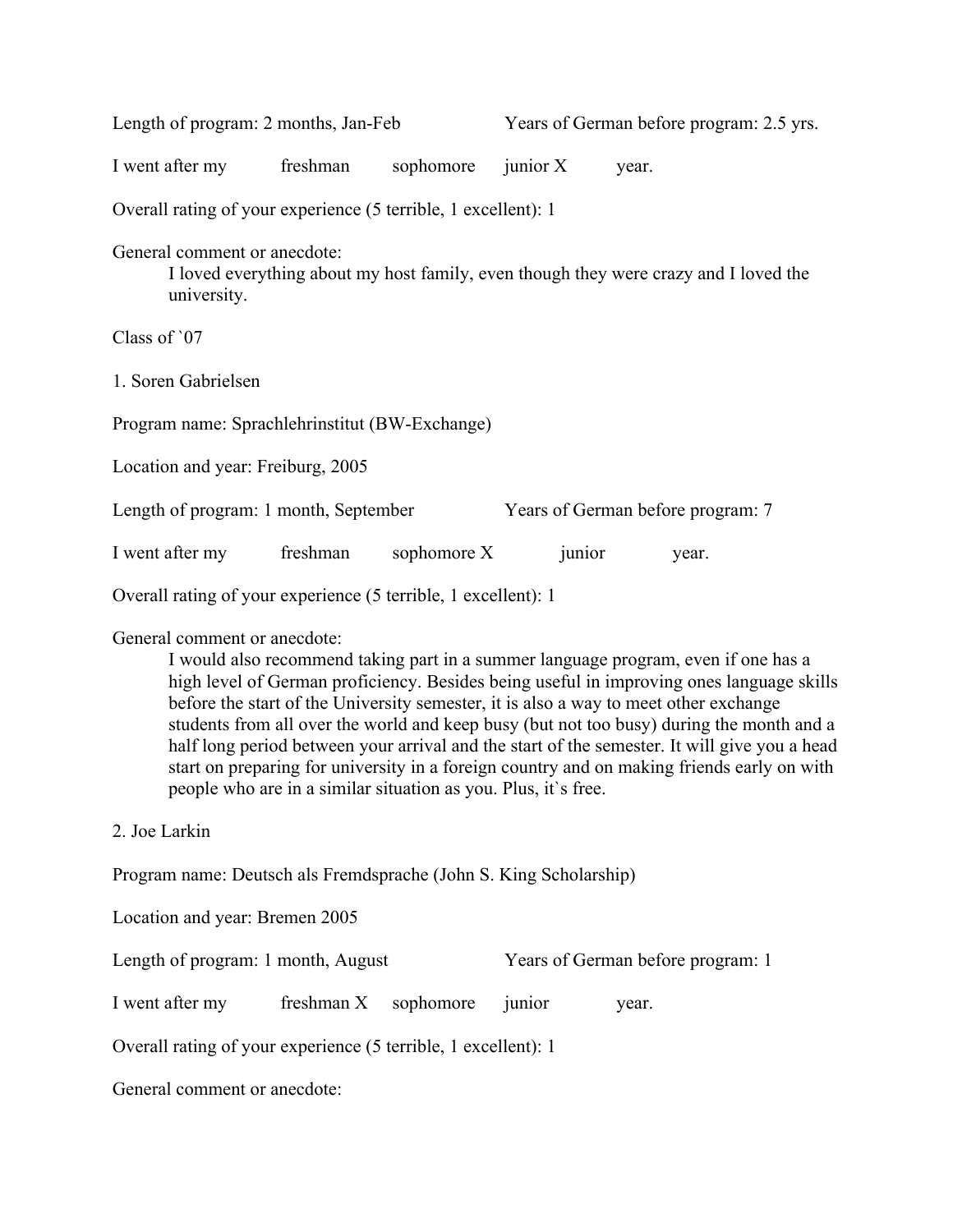#### **Internships**

Class of `08

- 1. Vladimir Morar
- Internship name, location and year: Epidemology of Subthreshold Depression, Institute for Psychology, Freiburg, 2007.
- Sponsorship: CISLA X PICA CELS CCBES BW-Exchange
- Comment or brief description:

Probably the best research experience in my undergraduate years, apart from my current thesis.

2. Ben Duclos

Internship name, location and year: Deutsch-Amerikanisches Institut, Tübingen, 2006-07

| Sponsorship: CISLAPICA |  | <b>CELS</b> | <b>CCBES</b> | <b>BW-Exchange X</b> |
|------------------------|--|-------------|--------------|----------------------|
|------------------------|--|-------------|--------------|----------------------|

Comment or brief description:

I worked with the USA advisory board. I helped college age Germans learn about and apply to American colleges. I also worked in the library, and helped with the Rent-An-American program (http://www.spiegel.de/international/germany/0,1518,496731,00.html and http://www.rentanamerican.de/).

3. Renata Shypailo

Internship name, location and year: Landratsamt Hochschwarzwald, Kirchzarten, 2007

Sponsorship: CISLAPICA CELS X CCBES Other

Comment or brief description: Worked with Asylbewerber and Fluchtlinger.

Class of ` 07

1. Soren Gabrielsen

Internship name, location and year: Gedenkstätte Bergen-Belsen, Belsen/Winsen, 2006

Sponsorship: CISLA X PICA CELS CCBES Other X